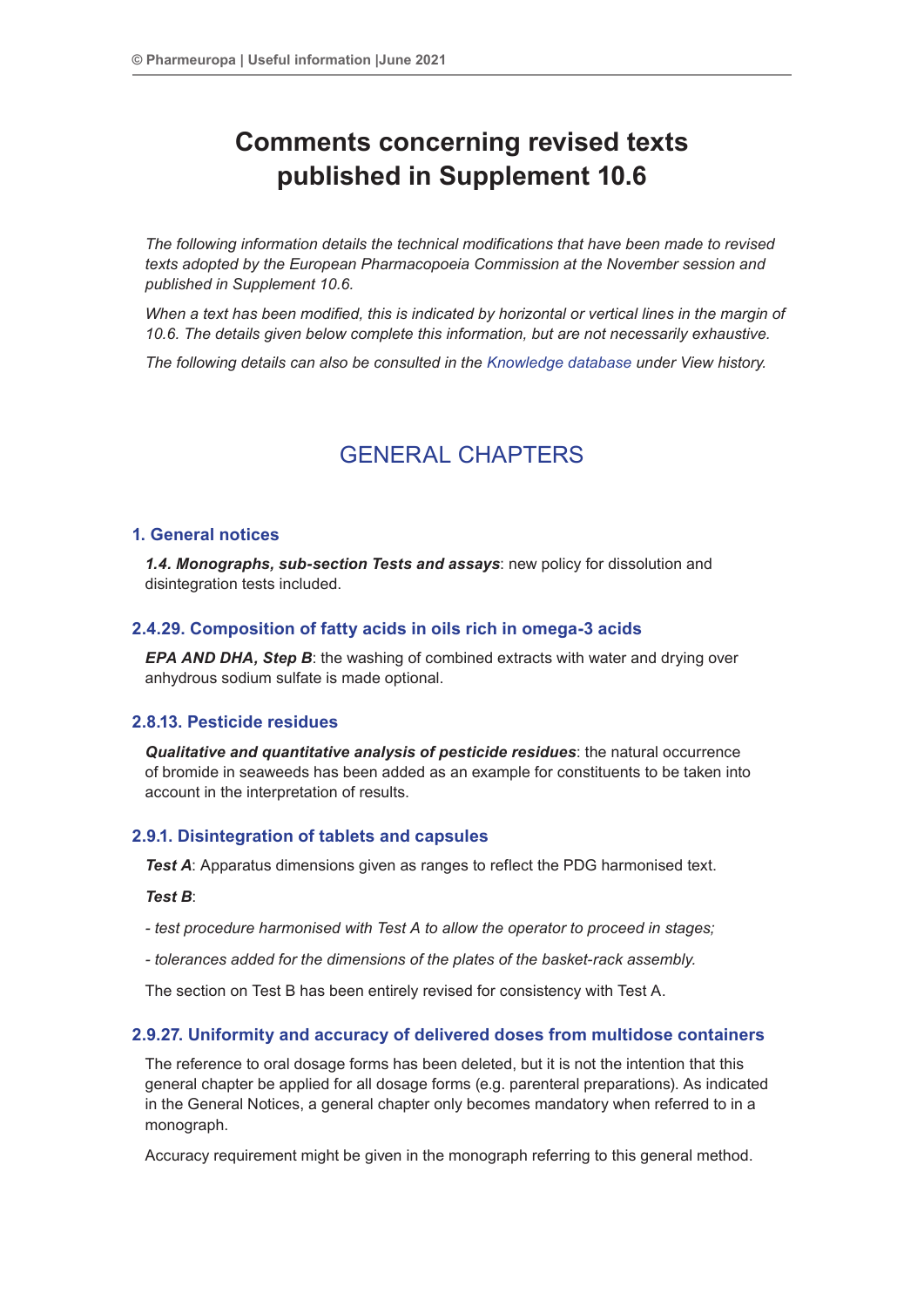Possibility to conduct the test based on volume measurements.

#### **2.9.33. Characterisation of crystalline and partially crystalline solids by X-ray powder diffraction (XRPD)**

*Qualitative phase analysis*: the upper angle to record the diffraction pattern has been reduced to at least 30° as there is typically not much information above 30° for organic compounds and to avoid observing double peaks.

*Quantitative phase analysis*: it has been clarified that in favourable cases amounts of crystalline phases less than 10 per cent may be determined.

#### **3.2.2. Plastic containers and closures for pharmaceutical use**

List of commonly used polymers replaced with a cross-reference to Materials used for the manufacture of containers (3.1 and subsections).

Editorial changes have been made throughout the general chapter, including a change in the French title.

#### **5.8. Pharmacopoeial harmonisation**

The non-mandatory Functionality-related characteristics section in Ph. Eur. monographs subject to pharmacopoeial harmonisation through the Pharmacopoeial Discussion Group (PDG) is handled as any other local requirement or non-harmonised attribute to avoid confusion of users of the Ph. Eur.

Therefore the general sentence related to the previous situation highlighting that this section is specific to the Ph. Eur. has been deleted.

#### **5.22. Names of herbal drugs used in traditional Chinese medicine**

Table updated to include 2 new monographs published in Supplement 10.6.

## GENERAL MONOGRAPHS

#### **Allergen products (1063)**

#### *Production*.

- In-house reference preparation/Characterisation of the in-house reference preparation. Possibility to use in vitro methods (for the characterisation of the biological potency of 1<sup>st</sup> inhouse reference preparation) in other cases than when not enough patients are available.

#### *Tests*

- Protein content. Deletion of the statement on the performance of the test as a batch-tobatch consistency test if the biological potency is determined; as the performance of the test does not depend on the performance of the test for biological potency.

- Aluminium. Clarification of the wording ('unless otherwise justified and authorised' relates to the stated amount, not the maximal dose of 1.25 mg).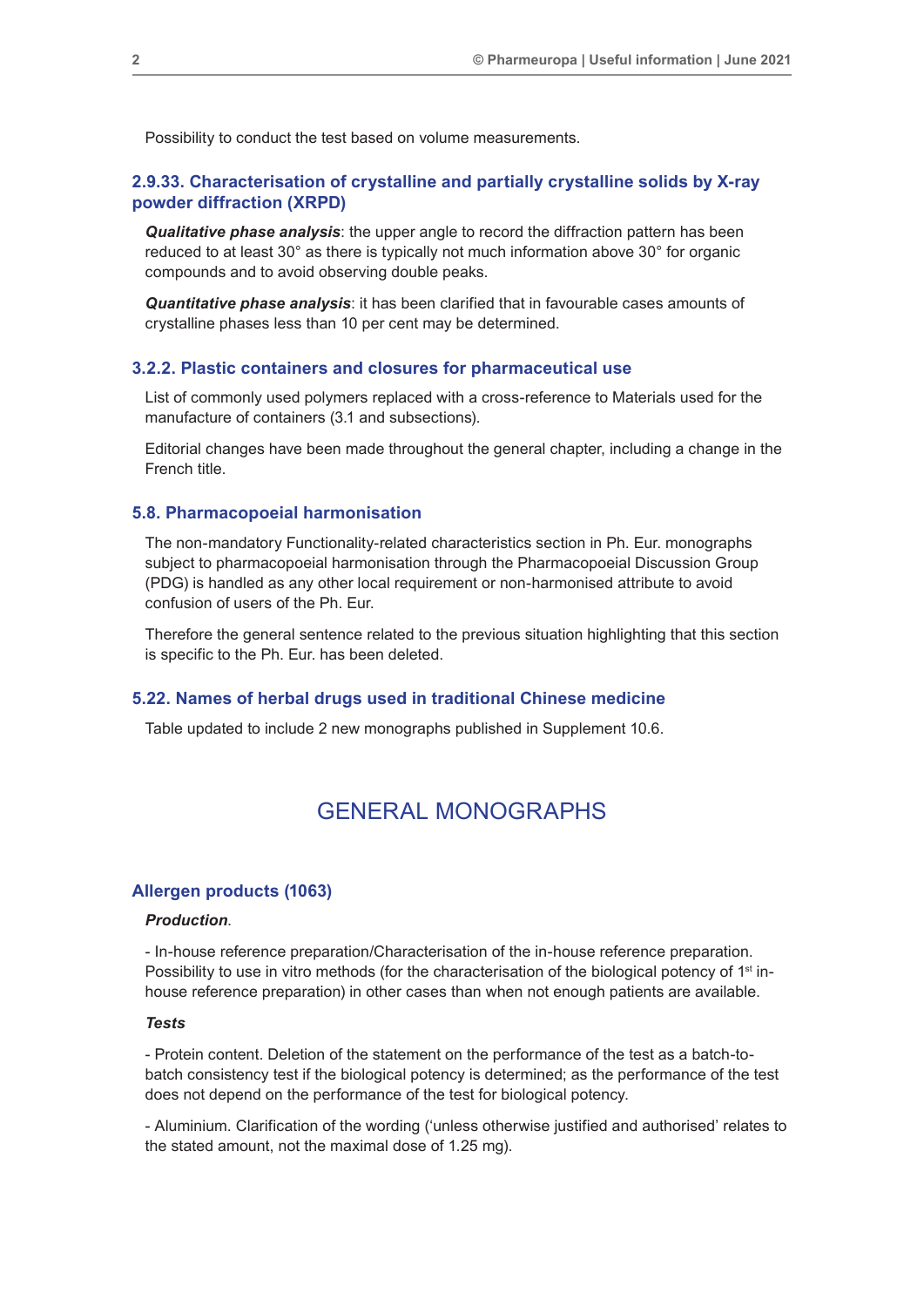#### **Vaccines for veterinary use (0062)**

It was clarified in the introductory note that for a product intended for minor use/minor species, the protocols of certain tests may be adapted.

# DOSAGE FORMS

#### **Ear preparations (0652)**

*Definition*: addition of clarification that ear preparations are intended for a local effect.

*Tests*: requirement for the test on uniformity of mass revised.

*Ear drops and ear sprays*: section separated in two.

*Ear sprays*: addition of uniformity requirements (uniformity of delivered dose, intra-container testing; uniformity of delivered mass), of number of deliveries per container and of leak rate.

*Ear tampons*: definition revised.

#### **Eye preparations (1163)**

*Eye drops and Eye lotions*: test for particulate contamination: sub-visible particles (*2.9.53*) added with corresponding acceptance criteria.

**Definition**: text states that with the exception of veterinary medicinal products, preparations specifically intended for use in the injured eye are free from preservatives and supplied in single-dose containers.

**Ophthalmic inserts**: test to demonstrate appropriate dissolution of the active substance(s) moved from the Production section to the Test section.

#### **Foams, medicated (1105)**

Editorial changes introduced to align with similar monographs*.*

**Sterility test**: test deleted to avoid duplication with the requirement in the respective general dosage form monograph.

*Labelling*: section deleted to avoid duplication with the requirement in the respective general dosage form monograph.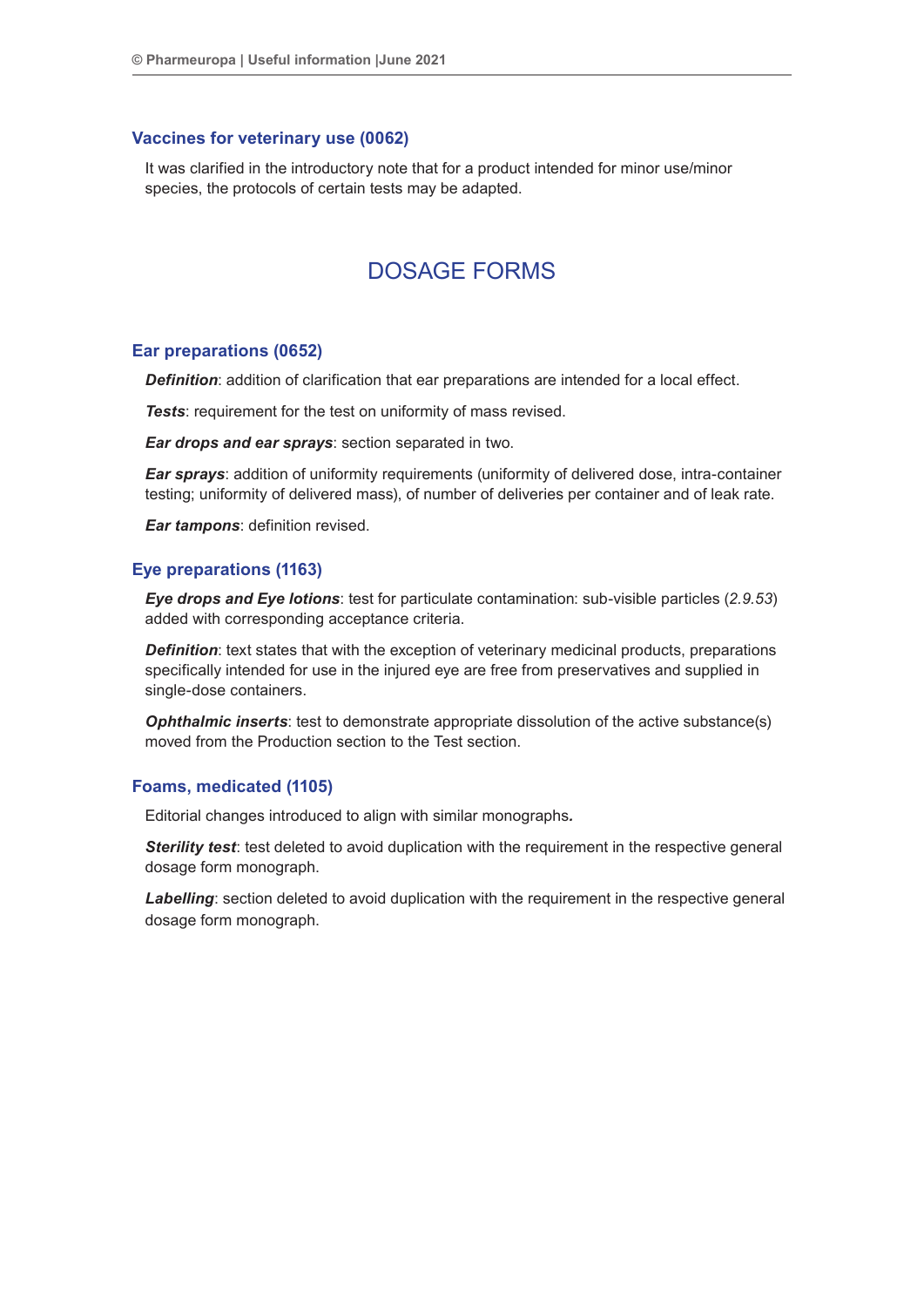# RADIOPHARMACEUTICAL PREPARATIONS AND STARTING MATERIALS FOR RADIOPHARMACEUTICAL PREPARATIONS

#### **Gallium (68Ga) edotreotide injection (2482)**

*Production*: nowadays gallium-68 is also produced in cyclotrons. A section has been introduced requiring that gallium  $(^{68}Ga)$  chloride solution used for the preparation of gallium ( 68Ga) edotreotide injection complies with either the monograph *Gallium (68Ga) chloride for radiolabelling (2464*) or the monograph *Gallium (68Ga) chloride (accelerator-produced) solution for radiolabelling (3109).*

*Identification*: replacement of the test for half-life determination by the test for approximate half-life determination. The limits for the approximate half-life have been set with a tolerance of  $\pm$  10 per cent.

pH: limits were widened to take account of the specifications for approved products.

*Edotreotide, gallium edotreotide and other related substances*: replacement of the gradient LC procedure by an isocratic LC procedure with a system suitability test based on the resolution of gallium edotreotide and edotreotide.

*Limit test for HEPES (impurity D)*: procedure modified and limit widened based upon batch data.

*Ethanol*: detailed procedure description replaced by cross-reference to general method.

*Radionuclidic purity*: section refers to the corresponding tests in the monographs of the gallium (68Ga) chloride solution for radiolabelling.

**Radiochemical purity**: replacement of the interconnected tests with an overall limit by 2 separate tests, each having an individual limit.

*Impurities*: Germanium-68 has been deleted from the list of impurities as it is now controlled via the monograph on *Gallium (68Ga) chloride for radiolabelling (2464)*. [68Ga]Gallium in colloidal form and the [68Ga]gallium (III) ion are indirectly controlled and thus these impurities are no longer mentioned in the transparency list either. HEPES is maintained in the list, as it is the only impurity that is individually quantified by a procedure given in the monograph.

#### **Pentetate sodium calcium hydrate for radiopharmaceutical preparations (2353)**

*Title*: Introduction of "hydrate" in-line with current policy of indicating hydrates in monograph titles.

*Identification B*: reaction (b) of calcium on the ignited substance does not work as prescribed and has been replaced by reaction (a) on the substance as is.

**Impurity A**: for the given LC column there is only one kind of specific surface and pore size, so there is no need to give these details.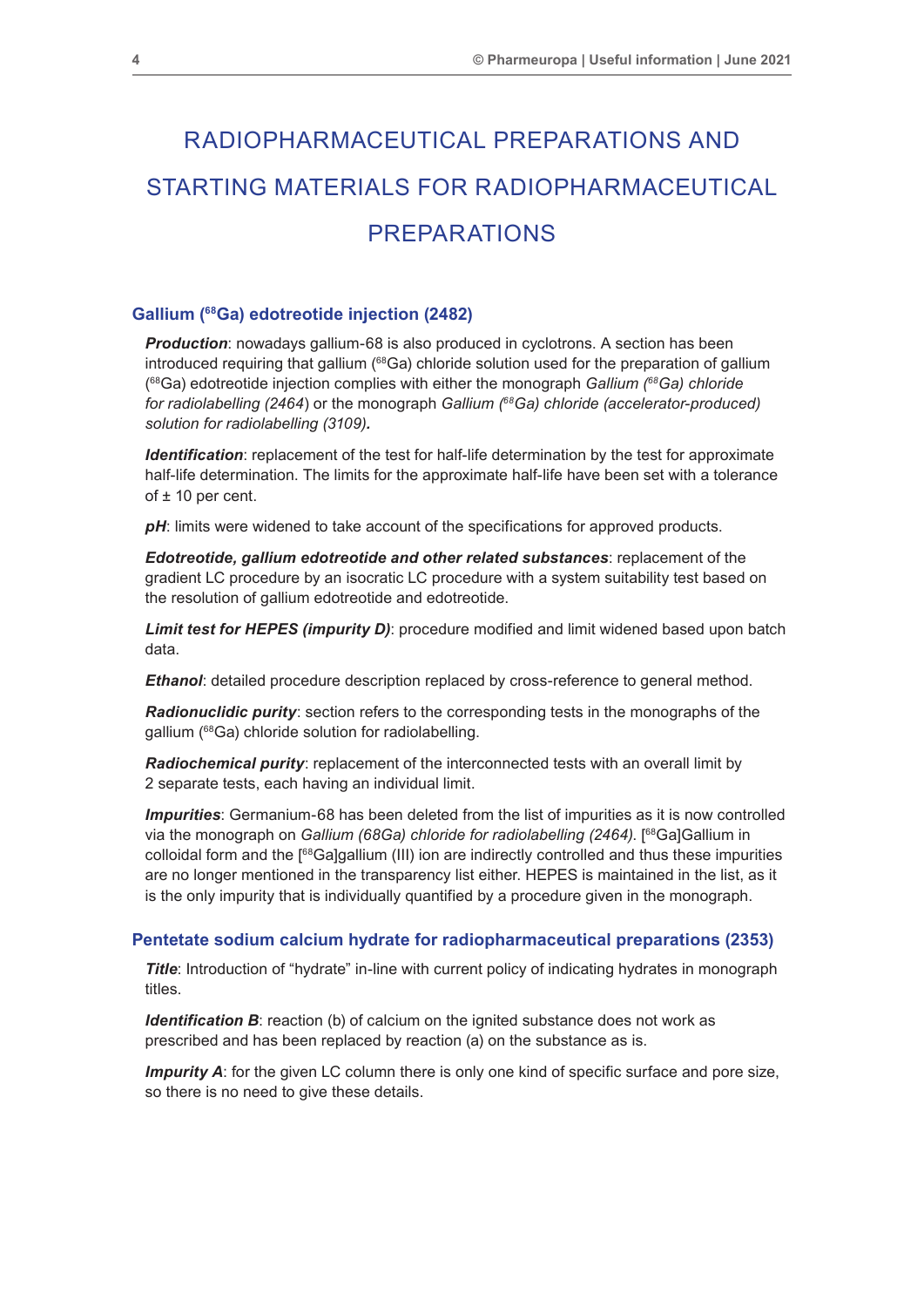# HERBAL DRUGS AND HERBAL DRUG PREPARATIONS

#### **Atractylodes lancea rhizome (2559)**

The synonym 'Atractylodes Japonica Koidz.' has been deleted.

#### **Ganoderma (3001)**

*Assay*: an isocratic step of 5 min has been added at the end of the gradient.

#### **Milk thistle dry extract, refined and standardised (2071)**

*Assay*: peak integration of silibinin B and dihydrosilibinin B clarified.

#### **Milk thistle fruit (1860)**

*Assay*: peak integration of silibinin B and dihydrosilibinin B clarified.

#### **Nettle root (2538)**

*Foreign matter:* specific requirements introduced to take account of harvesting practices and difficulties in differentiating between underground organs and aerial parts.

#### **Olive leaf (1878)**

**Identification B**: legend of illustration of powdered herbal drug introduced into the text of identification B.

*Assay*: the method is harmonised with the method described in the monograph on *Olive leaf dry extract (2313)*.

### MONOGRAPHS

#### **Aluminium stearate (1663)**

*Cadmium, Lead, Nickel*: in line with the Ph. Eur. implementation strategy for the ICH Q3D guideline on elemental impurities, the tests are deleted.

*Definition*: the limit for the content of stearic acid in the fatty acid fraction has been decreased to minimum 35.0 per cent based on current batch data.

#### **Aprotinin concentrated solution (0579)**

*Des-Ala-aprotinin and des-Ala-des-Gly-aprotinin*: test was renamed as "Related substances"; capillary zone electrophoresis method was replaced by an HPLC method to control additional impurities; limits for impurities A and B were adjusted accordingly; limits for 6 additional specified impurities, for sum of all impurities eluting after the principal peak and for unspecified impurities were introduced.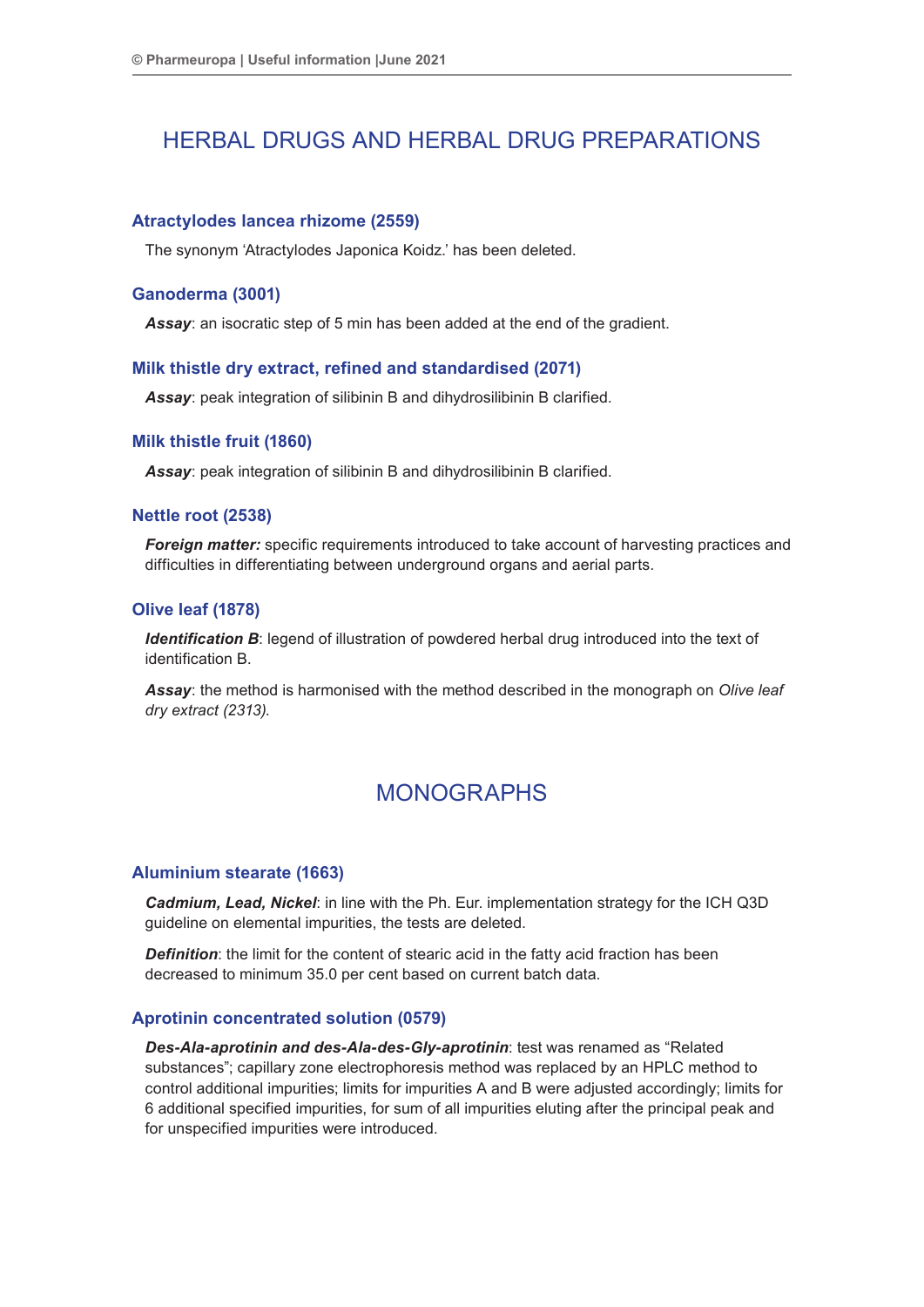*Pyroglutamyl-aprotinin and related compounds*: additional specified impurity was introduced; reporting threshold and minimum value for symmetry of the main peak were added; *Aprotinin for system suitability CRS* was replaced by *aprotinin solution BRP* as the reference standard in the test method.

*Impurities*: transparency list was updated.

#### **Benzoyl peroxide, hydrous (0704)**

*Identification B (IR)*: minimum transmittance of 40 per cent specified.

*Dibenzoyl peroxide*: colour indicator replaced by potentiometric end-point determination using a platinum electrode.

*Water (2.5.12)*: test must be performed protected from light.

#### **Bisacodyl (0595)**

*Identification B by UV spectrophotometry*: deleted.

*Related substances*: impurity D is deleted since it is not present in the production batches.

#### **Bumetanide (1076)**

*Related substances*: impurities specifications updated to reflect the quality of substances in approved medicinal products on the European market.

#### **Butyl parahydroxybenzoate (0881)**

This monograph has been revised to indicate its status within the context of International Harmonisation through the Pharmacopoeial Discussion Group (PDG), a collaboration between the Japanese Pharmacopoeia, the United States Pharmacopoeia and the European Pharmacopoeia.

A footnote has been included in the text to refer to chapter *5.8. Pharmacopoeial harmonisation*. Non-harmonised attributes have been placed between black diamonds (*♦ ♦*), while local requirements only present in the Ph. Eur. text have been placed between white diamonds (◊ ◊).

#### **Calcium carbonate (0014)**

*Identification B*: it is considered sufficient to use only reaction (b).

#### **Calcium gluconate (0172)**

*Identification B*: it is considered sufficient to use only reaction (b).

#### **Calcium gluconate, anhydrous (2364)**

*Identification B*: it is considered sufficient to use only reaction (b).

#### **Calcium hydrogen phosphate (0981)**

*Functionality-related characteristics*: white diamonds have been added to clarify that this section, which is non-mandatory, is only present in the Ph. Eur. text and not subject to pharmacopoeial harmonisation.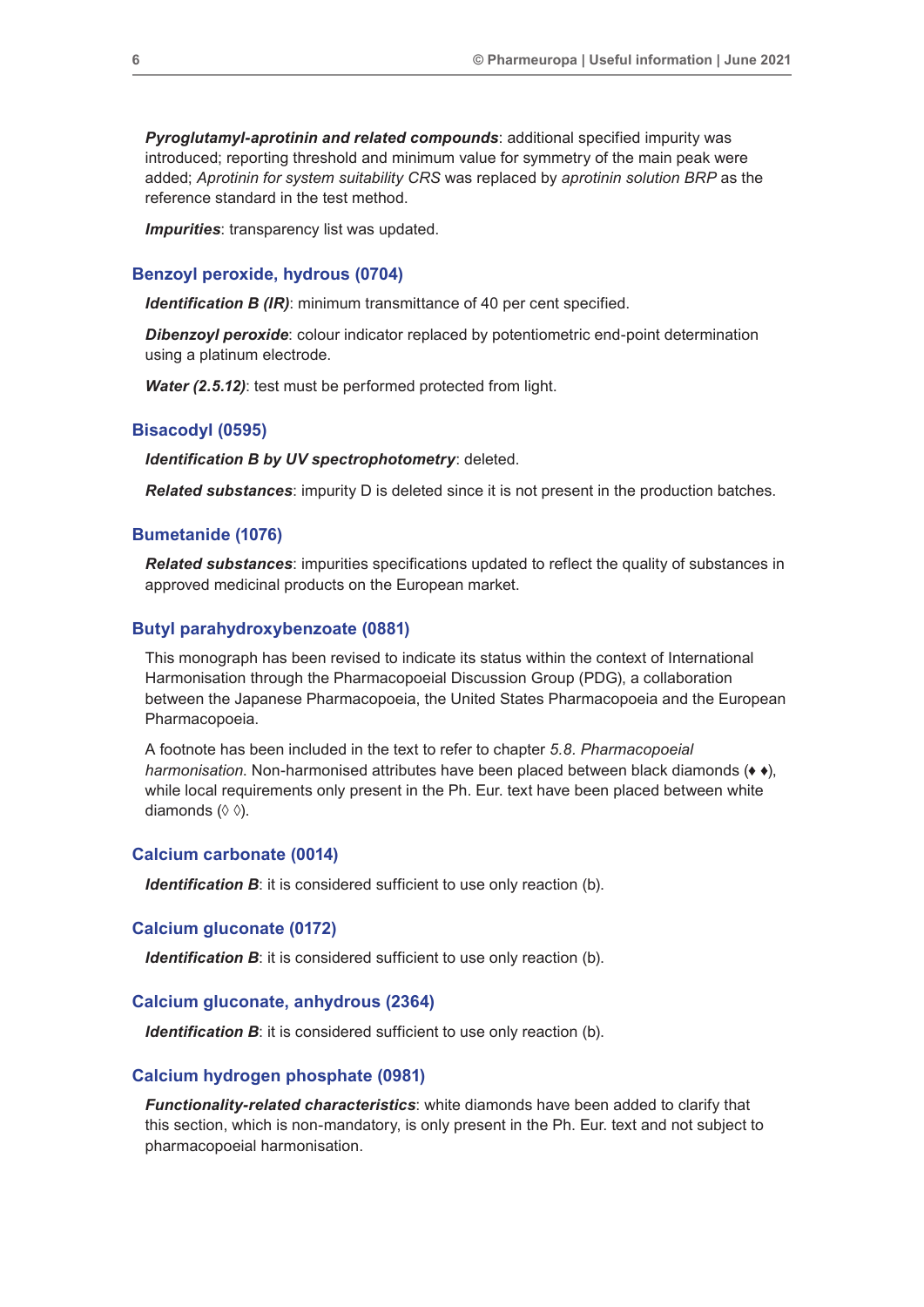#### **Calcium hydrogen phosphate dihydrate (0116)**

This monograph has been revised to indicate its status within the context of International Harmonisation through the Pharmacopoeial Discussion Group (PDG), a collaboration between the Japanese Pharmacopoeia, the United States Pharmacopoeia and the European Pharmacopoeia.

A footnote has been included in the text to refer to chapter *5.8. Pharmacopoeial harmonisation*. Non-harmonised attributes have been placed between black diamonds (♦ ♦), while local requirements only present in the Ph. Eur. text have been placed between white diamonds (◊ ◊).

#### **Calcium hydroxide (1078)**

In line with the Ph. Eur. implementation strategy for the ICH Q3D guideline on elemental impurities, the following impurities will be added: Cadmium (1 ppm) and Lead (1 ppm).

*Arsenic*: in line with the Ph. Eur. implementation strategy for the ICH Q3D guideline on elemental impurities, the test is deleted.

#### **Calcium phosphate (1052)**

*Arsenic*: in line with the Ph. Eur. implementation strategy for the ICH Q3D guideline on elemental impurities, the test will be kept with the updated limit. In addition, the following impurity will be added: Lead (1 ppm).

#### **Candesartan cilexetil (2573)**

Further to the CHMP\* opinion pursuant to Article 5(3) of Regulation (EC) No 726/2004 regarding the detection, management and prevention of presence of N-nitrosamines in medicinal products for human use (see assessment report published on 25 June 2020\*\*) and the CHMP\* decision to apply these recommendations to "sartans medicinal products" (see news published on 13 November 2020\*\*\*), a revised version of this monograph is proposed for adoption as a minor revision and publication in Supplement 10.6 to align the Ph. Eur. requirements with the latest regulatory decisions.

*Production*: section completely reworded; recommendation to perform a risk assessment of the manufacturing process and, if needed, implement a control strategy for the detection and control of *N*-nitrosamine impurities added.

*Tests*: Nitrosamines test deleted.

CHMP\*: Committee for Human Medicinal Products of the European Medicines Agency

\*\* https://www.ema.europa.eu/en/documents/referral/nitrosamines-emea-h-a53-1490 assessment-report\_en.pdf

\*\*\* https://www.ema.europa.eu/en/news/nitrosamines-ema-aligns-recommendations-sartansthose-other-medicines

#### **Carboplatin (1081)**

*Related substances*: impurity A quantified using the corresponding CRS as external standard.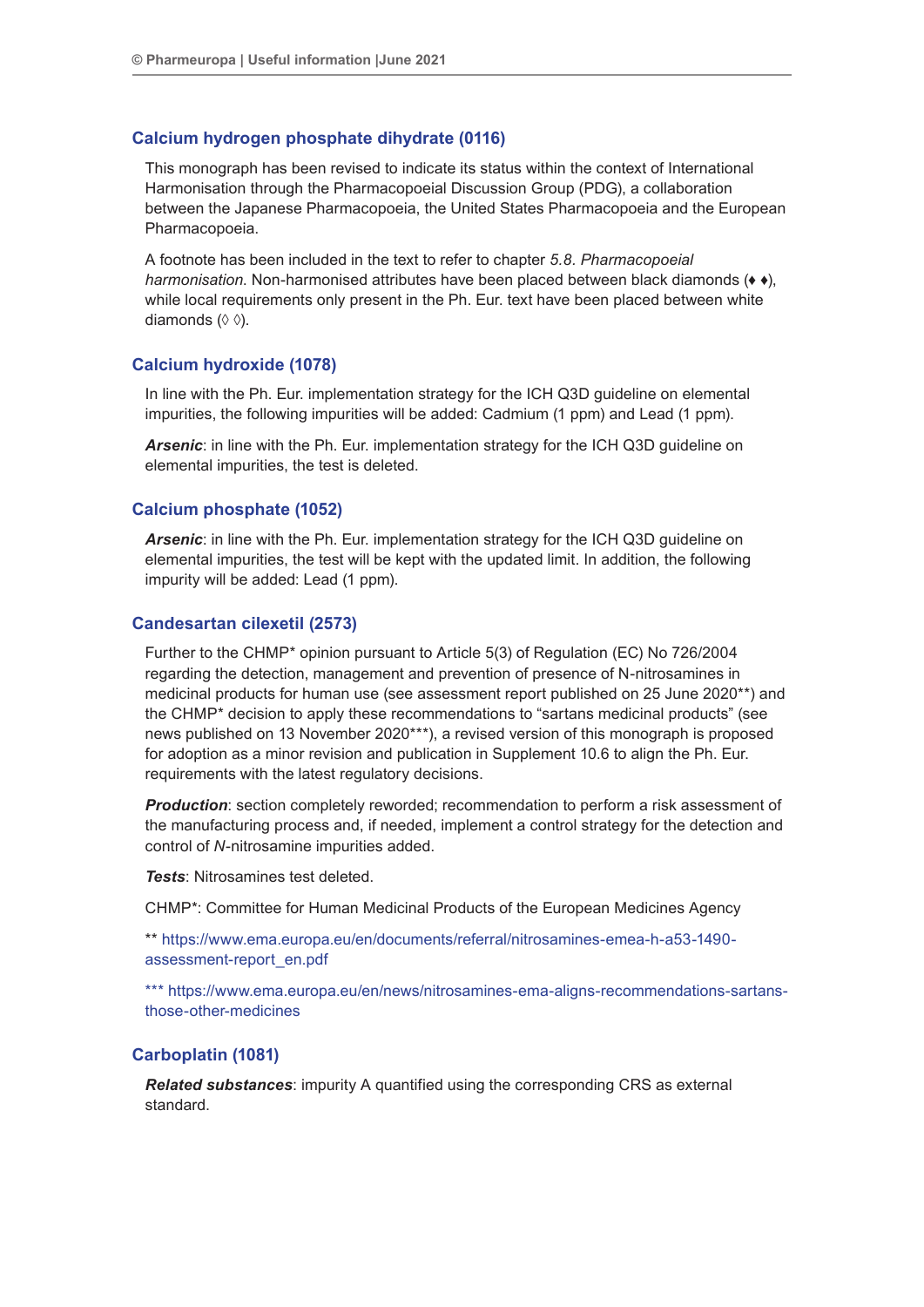#### **Cellulose acetate phthalate (0314)**

*Functionality-related characteristics*: white diamonds have been added to clarify that this section, which is non-mandatory, is only present in the Ph. Eur. text and not subject to pharmacopoeial harmonisation.

#### **Chenodeoxycholic acid (1189)**

*Related substances*: TLC replaced by 2 different LC methods.

*Assay*: by potentiometric end-point determination.

Editorial changes made throughout the monograph.

#### **Cholecalciferol concentrate (oily form) (0575)**

*Identification A:* absorption maximum aligned with the one found in the other cholecalciferol concentrate monographs (powder form 574 and water-dispersible form 598).

*Assay*: hexane class 2 solvent replaced by heptane class 3 solvent.

#### **Cholesterol for parenteral use (2397)**

*Definition*: revised to allow the use of synthetic cholesterol; Test section indicates which tests apply depending on the source of the cholesterol used (derived from wool fat or synthetic).

*Identification*: section updated.

*Related substances*: test introduced for synthetic cholesterol.

*Bacterial endotoxins*: test deleted as covered by the general monograph *Parenteral preparations (0520)*.

#### **Copper sulfate pentahydrate (0894)**

*Lead*: in line with the Ph. Eur. implementation strategy for the ICH Q3D guideline on elemental impurities, the test will be kept with the updated limit. In addition, the following impurities will be added: Cobalt (1 ppm) and Nickel (20 ppm).

#### **Croscarmellose sodium (0985)**

*Identification*: identification by IR added in the context of the revision of the harmonised monograph; identification B deleted; identification of sodium harmonised (preparation of test solution modified compared to previous text).

*Settling volume, Degree of substitution*: these tests are considered as harmonised within the Pharmacopoeial Harmonisation framework. To have the same legal status in the Ph. Eur., the JP and the USP, they have been moved to the mandatory sections Tests and Assay, respectively, and are referred to under Functionality-related characteristics.

*Water-soluble substances*: result expressed with reference to the dried substance.

*Storage*: statement added because substance is hygroscopic*.*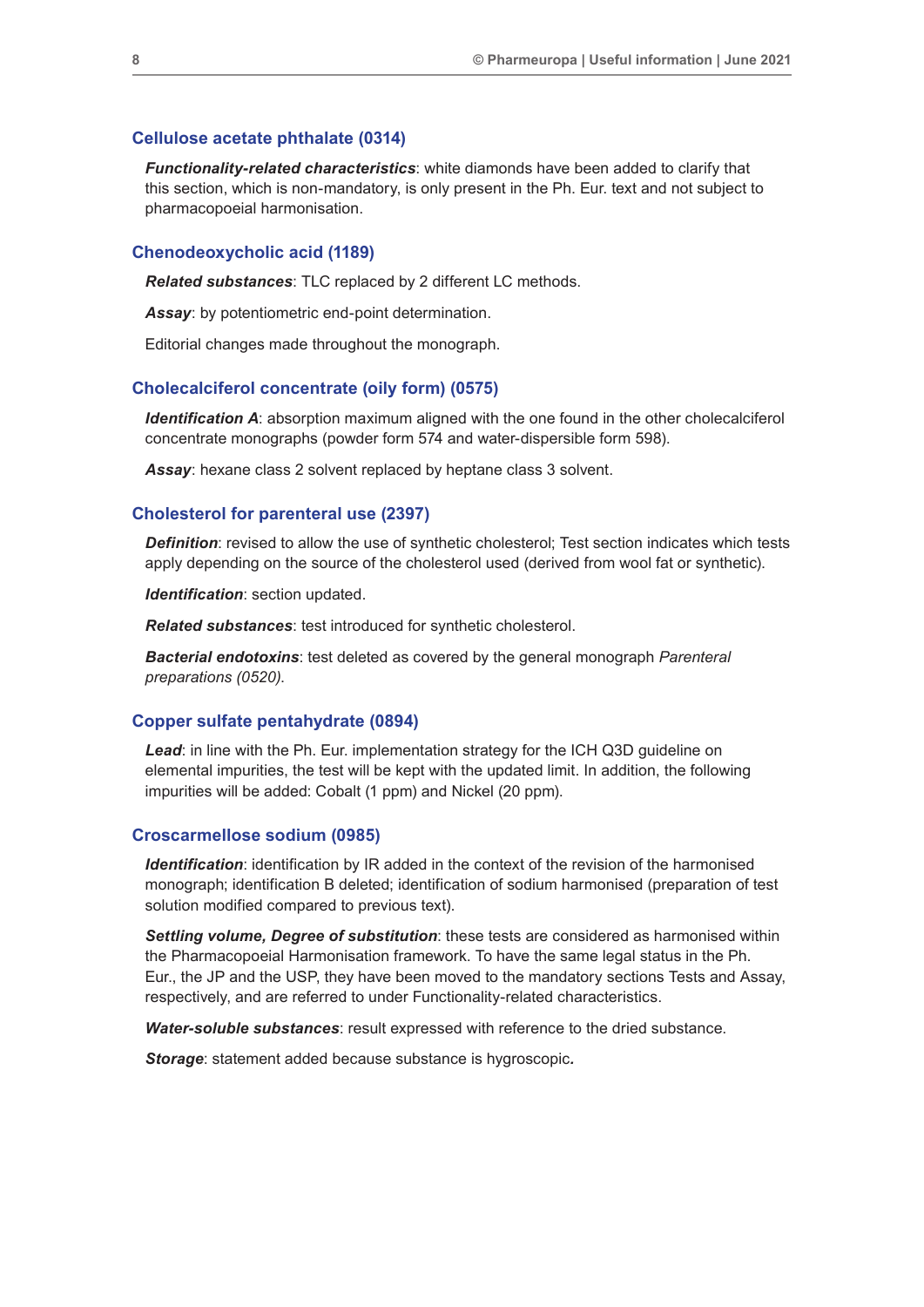#### **Crospovidone (0892)**

*Functionality-related characteristics*: white diamonds have been added to clarify that this section, which is non-mandatory, is only present in the Ph. Eur. text and not subject to pharmacopoeial harmonisation).

#### **Dapsone (0077)**

*Related substances*: TLC replaced by liquid chromatography. List of impurities added.

#### **Deferiprone tablets (2986)**

*Dissolution*. Test revised to bring it in line with the new policy.

#### **Dimetindene maleate (1417)**

*Related substances*: impurities specifications updated to reflect the quality of substances in approved medicinal products on the European market.

#### **Dipotassium clorazepate monohydrate (0898)**

*Graphic formula, molecular formula, relative molecular mass and chemical name*: corrected in line with the substance being a monohydrate.

*Identification*: use of CRS added in IR test; second identification testing deleted as the substance is not used in pharmacies.

*Related substances*: system suitability test optimised; column temperature added.

#### **Dronedarone tablets (3038)**

*Dissolution*. Test revised to bring it in line with the new policy.

Furthermore, additional requirements at levels 2 and 3 included.

#### **Etacrynic acid (0457)**

*Related substances*: in preparation of reference solution (b), volume is expressed using fewer significant figures due to the qualitative use of this solution.

*Loss on drying*: subsequent to the revision of general method *2.2.32*, the reference to diphosphorus pentoxide has been deleted from this test; milder vacuum conditions introduced.

#### **Ethyl parahydroxybenzoate (0900)**

This monograph has been revised to indicate its status within the context of International Harmonisation through the Pharmacopoeial Discussion Group (PDG), a collaboration between the Japanese Pharmacopoeia, the United States Pharmacopoeia and the European Pharmacopoeia.

A footnote has been included in the text to refer to chapter *5.8. Pharmacopoeial harmonisation*. Non-harmonised attributes have been placed between black diamonds (♦ ♦), while local requirements only present in the Ph. Eur. text have been placed between white diamonds (◊ ◊).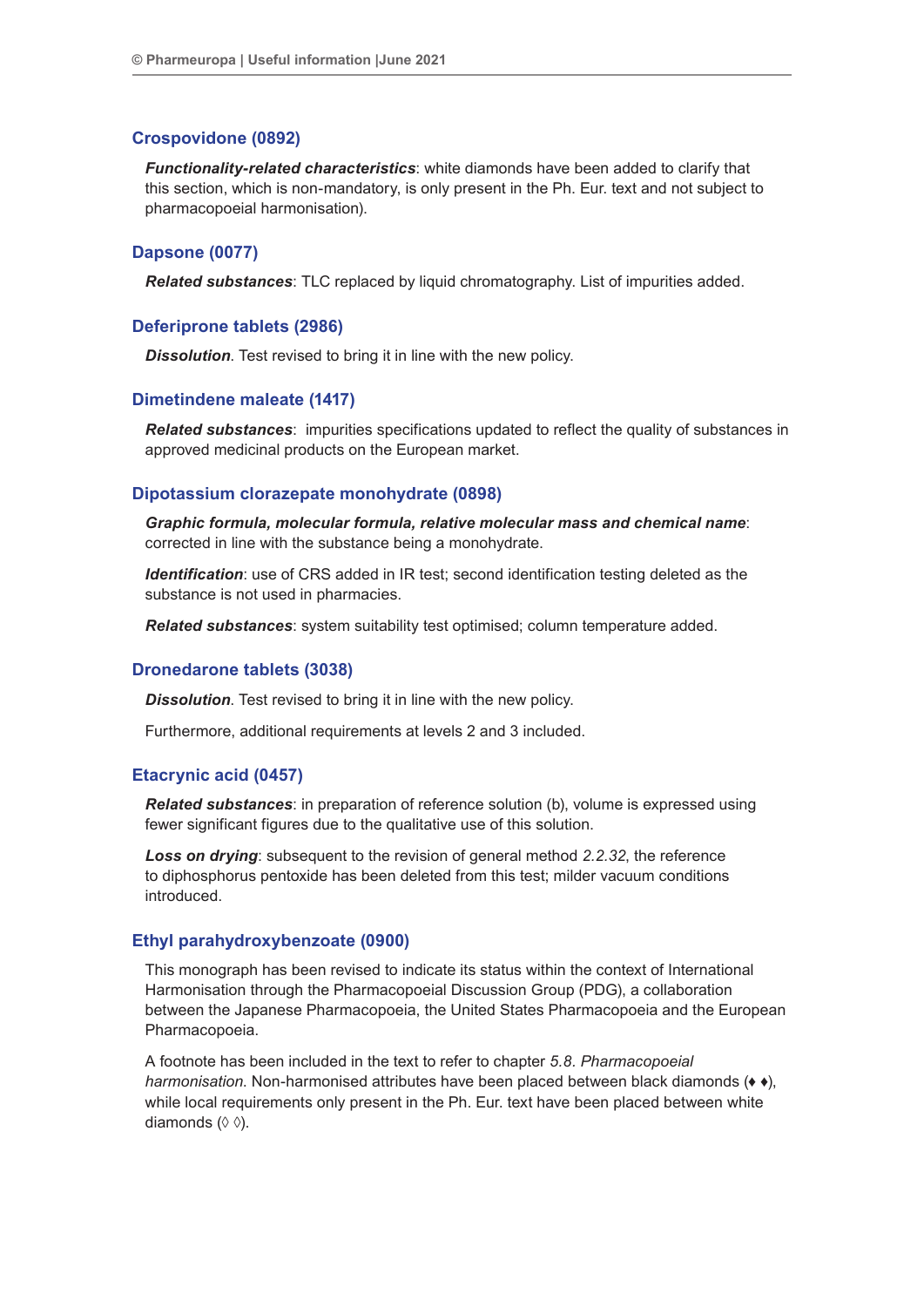#### **Ethylcellulose (0822)**

*Functionality-related characteristics*: white diamonds have been added to clarify that this section, which is non-mandatory, is only present in the Ph. Eur. text and not subject to pharmacopoeial harmonisation.

#### **Ferrous sulfate, dried (2340)**

*Chromium, Nickel, Zinc*: in line with the Ph. Eur. implementation strategy for the ICH Q3D guideline on elemental impurities, the test will be kept with the current limit for Chromium and with the updated limits for Nickel and Zinc. In addition, the following impurities will be added: Cobalt (15 ppm) and Vanadium (50 ppm).

*Copper*: in line with the Ph. Eur. implementation strategy for the ICH Q3D guideline on elemental impurities, the test is deleted.

#### **Ferrous sulfate heptahydrate (0083)**

*Chromium, Copper, Nickel*: in line with the Ph. Eur. Implementation strategy for the ICH Q3D guideline on elemental impurities, the test will be kept with the current limits. In addition, the following impurity will be added: Cobalt (25 ppm).

#### **Flurbiprofen (1519)**

**Identification**: the 2<sup>nd</sup> identification series deleted, as the substance is not used in common or hospital pharmacies.

*Related substances*: specifications updated to reflect the current quality of substances in approved medicinal products on the market; an explicit criterion for unspecified impurities introduced in accordance with the general monograph *Substances for pharmaceutical use (2034)*.

*Impurities:* transparency list updated.

#### **Fosinopril sodium (1751)**

*Related substances*: specifications updated to reflect the current quality of substances in approved medicinal products on the European market.

**Assay:** volumetric titration in aqueous medium replaced by a new more robust non aqueous titration method.

#### **Human albumin solution (0255)**

*Molecular-size distribution*: the monograph was revised to reflect analytical improvement by:

- adjusting the sample preparation, chromatographic parameters and test conditions;

- deleting the use of sodium azide (classified as a CMR) as preservative in the mobile phase described in the monograph;

- including tools for peak identification and assessment of system suitability;

- amending the acceptance criterion.

Further amendments were made, in line with the Technical guide for the elaboration of monographs 7<sup>th</sup> Edition (2015).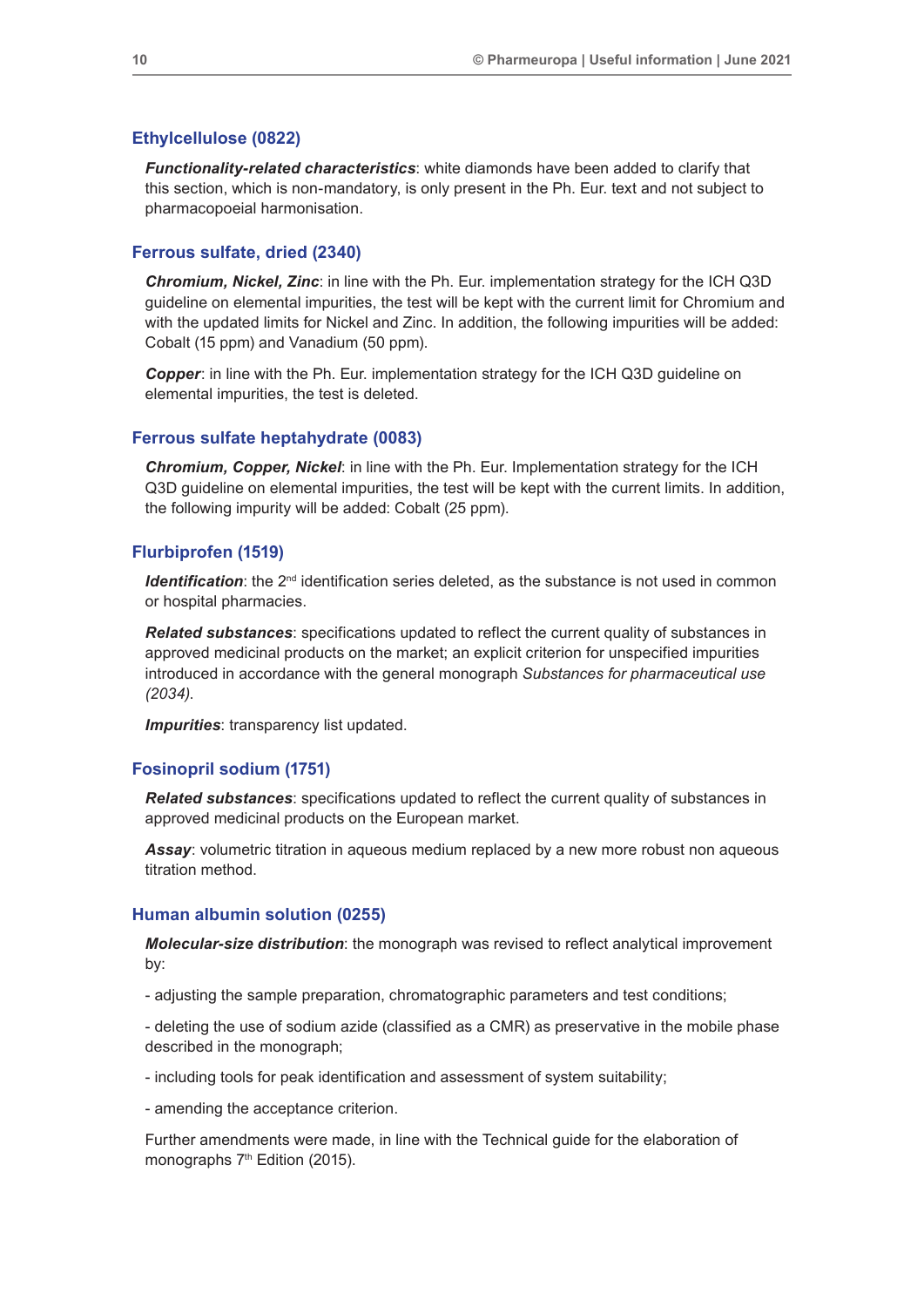#### **Hydralazine hydrochloride (0829)**

*Identification:* former test A deleted since the performance of UV-Vis tests is deemed unfeasible for pharmacies; description of sample preparation deleted from former test B; former test E modified.

**Impurity B:** TLC method replaced by new LC method.

*Related substances*: new LC method introduced covering 3 new impurities.

*Impurities*: section added.

#### **Hydroxyethylcellulose (0336)**

*Functionality-related characteristics*: white diamonds have been added to clarify that this section, which is non-mandatory, is only present in the Ph. Eur. text and not subject to pharmacopoeial harmonisation.

#### **Hydroxypropylcellulose (0337)**

*Functionality-related characteristics*: white diamonds have been added to clarify that this section, which is non-mandatory, is only present in the Ph. Eur. text and not subject to pharmacopoeial harmonisation.

#### **Hydroxypropylcellulose, low-substituted (2083)**

*Functionality-related characteristics*: white diamonds have been added to clarify that this section, which is non-mandatory, is only present in the Ph. Eur. text and not subject to pharmacopoeial harmonisation.

#### **Hypromellose (0348)**

*Functionality-related characteristics*: white diamonds have been added to clarify that this section, which is non-mandatory, is only present in the Ph. Eur. text and not subject to pharmacopoeial harmonisation.

#### **Irbesartan (2465)**

Further to the CHMP\* opinion pursuant to Article 5(3) of Regulation (EC) No 726/2004 regarding the detection, management and prevention of presence of *N*-nitrosamines in medicinal products for human use (see assessment report published on 25 June 2020\*\*) and the CHMP\* decision to apply these recommendations to "sartans medicinal products" (see news published on 13 November 2020\*\*\*), a revised version of this monograph is proposed for adoption as a minor revision and publication in Supplement 10.6 to align the Ph. Eur. requirements with the latest regulatory decisions.

*Production*: section completely reworded; recommendation to perform a risk assessment of the manufacturing process and, if needed, implement a control strategy for the detection and control of *N*-nitrosamine impurities added.

*Tests*: Nitrosamines test deleted.

*CHMP\**: Committee for Human Medicinal Products of the European Medicines Agency

\*\* https://www.ema.europa.eu/en/documents/referral/nitrosamines-emea-h-a53-1490 assessment-report\_en.pdf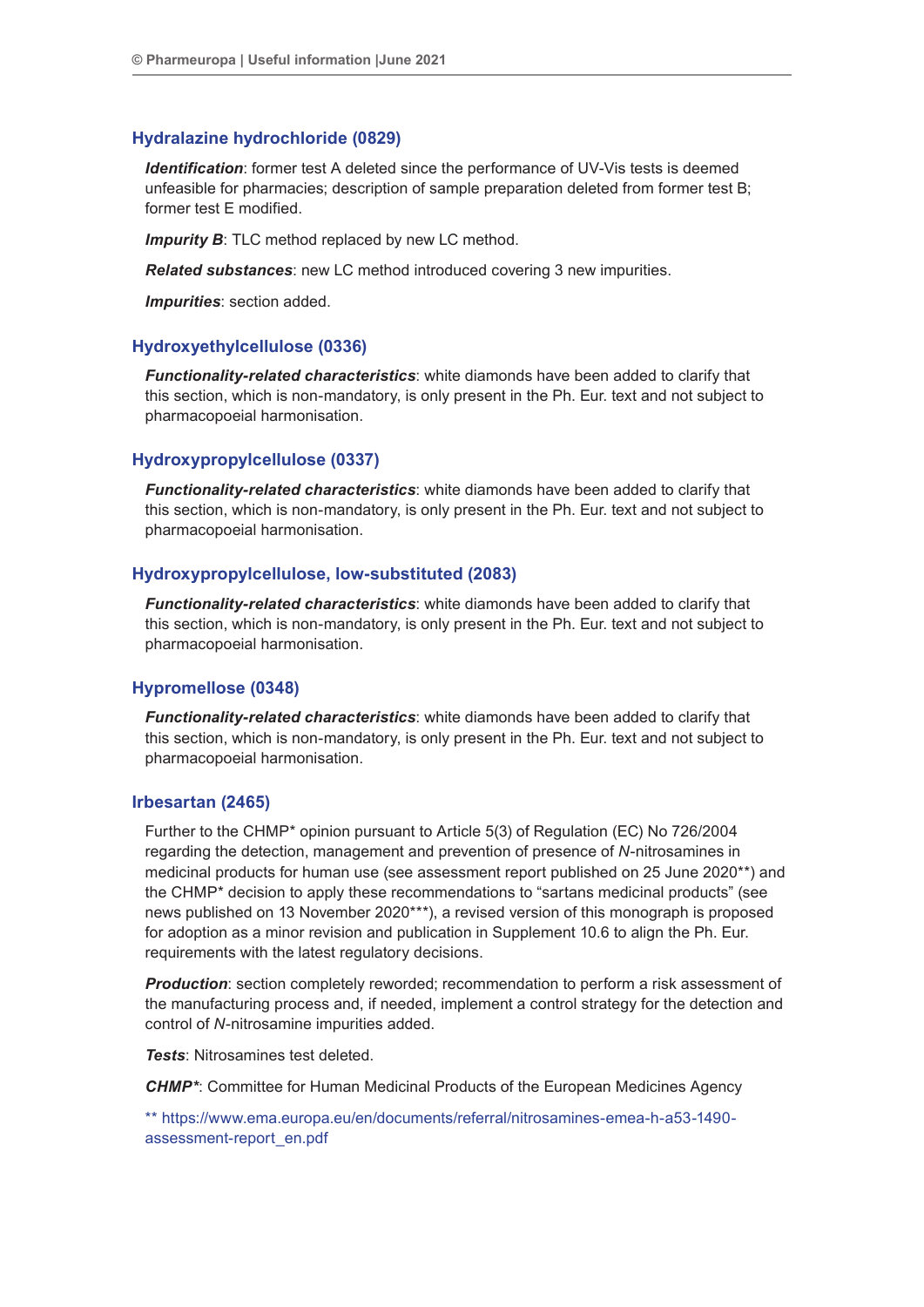\*\*\* https://www.ema.europa.eu/en/news/nitrosamines-ema-aligns-recommendations-sartansthose-other-medicines

#### **Lacosamide tablets (2989)**

*Dissolution.* Test revised to bring it in line with the new policy.

#### **Losartan potassium (2232)**

Further to the CHMP\* opinion pursuant to Article 5(3) of Regulation (EC) No 726/2004 regarding the detection, management and prevention of presence of *N*-nitrosamines in medicinal products for human use (see assessment report published on 25 June 2020\*\*) and the CHMP\* decision to apply these recommendations to "sartans medicinal products" (see news published on 13 November 2020\*\*\*), a revised version of this monograph is proposed for adoption as a minor revision and publication in Supplement 10.6 to align the Ph. Eur. requirements with the latest regulatory decisions.

*Production*: section completely reworded; recommendation to perform a risk assessment of the manufacturing process and, if needed, implement a control strategy for the detection and control of *N*-nitrosamine impurities added.

*Tests*: Nitrosamines test deleted.

CHMP\*: Committee for Human Medicinal Products of the European Medicines Agency

\*\* https://www.ema.europa.eu/en/documents/referral/nitrosamines-emea-h-a53-1490 assessment-report\_en.pdf

\*\*\* https://www.ema.europa.eu/en/news/nitrosamines-ema-aligns-recommendations-sartansthose-other-medicines

#### **Magnesium carbonate, light (0042)**

*Arsenic*: in line with the Ph. Eur. implementation strategy for the ICH Q3D guideline on elemental impurities, the test will be kept with the updated limit. In addition, the following impurities will be added: Cobalt (1 ppm), Nickel (50 ppm) and Vanadium (5 ppm).

#### **Magnesium stearate (0229)**

*Functionality-related characteristics*: white diamonds have been added to clarify that this section, which is non-mandatory, is only present in the Ph. Eur. text and not subject to pharmacopoeial harmonisation.

#### **Methyl parahydroxybenzoate (0409)**

This monograph has been revised to indicate its status within the context of International Harmonisation through the Pharmacopoeial Discussion Group (PDG), a collaboration between the Japanese Pharmacopoeia, the United States Pharmacopoeia and the European Pharmacopoeia.

A footnote has been included in the text to refer to chapter *5.8. Pharmacopoeial harmonisation*. Non-harmonised attributes have been placed between black diamonds (♦ ♦), while local requirements only present in the Ph. Eur. text have been placed between white diamonds (◊ ◊).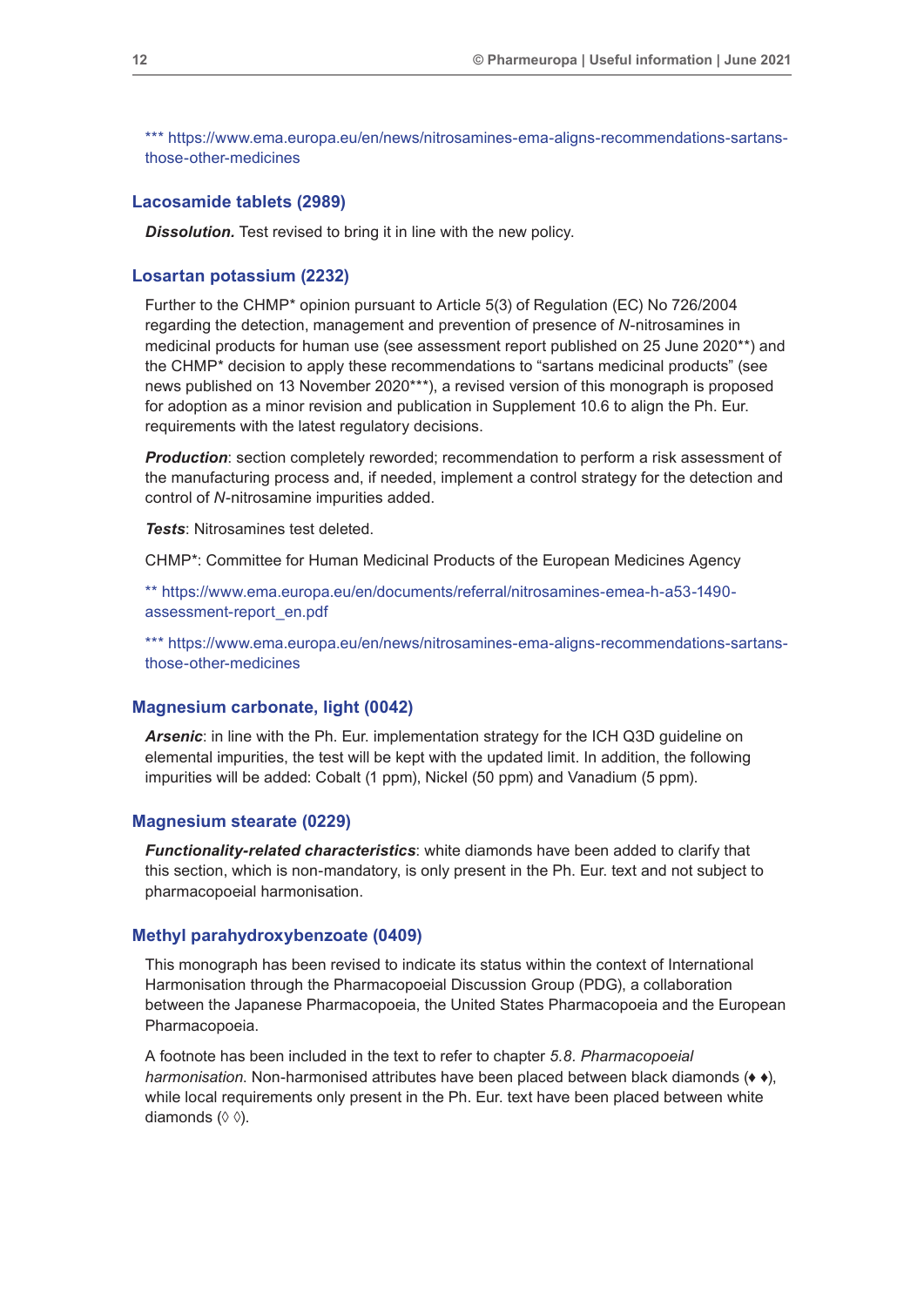#### **Methylcellulose (0345)**

*Functionality-related characteristics*: white diamonds have been added to clarify that this section, which is non-mandatory, is only present in the Ph. Eur. text and not subject to pharmacopoeial harmonisation.

#### **Nitrofural (1135)**

*Related substances*: CRS strategy modified where the new nitrofural for peak identification A CRS is used to identify only the peak due to impurity A; grade of water used in the mobile phase amended in accordance with Technical Guide (2015); identification of impurities section modified accordingly.

#### **Olmesartan medoxomil (2600)**

Further to the CHMP\* opinion pursuant to Article 5(3) of Regulation (EC) No 726/2004 regarding the detection, management and prevention of presence of *N*-nitrosamines in medicinal products for human use (see assessment report published on 25 June 2020\*\*) and the CHMP\* decision to apply these recommendations to "sartans medicinal products" (see news published on 13 November 2020\*\*\*), a revised version of this monograph is proposed for adoption as a minor revision and publication in Supplement 10.6 to align the Ph. Eur. requirements with the latest regulatory decisions.

**Production**: section completely reworded; recommendation to perform a risk assessment of the manufacturing process and, if needed, implement a control strategy for the detection and control of N-nitrosamine impurities added.

*Tests*: Nitrosamines test deleted.

CHMP\*: Committee for Human Medicinal Products of the European Medicines Agency

\*\* https://www.ema.europa.eu/en/documents/referral/nitrosamines-emea-h-a53-1490 assessment-report\_en.pdf

\*\*\* https://www.ema.europa.eu/en/news/nitrosamines-ema-aligns-recommendations-sartansthose-other-medicines

#### **Oxybutynin hydrochloride (1354)**

*Related substances*: addition of a new impurity; specifications widened based on batch data, acceptance criteria expressed quantitatively.

#### *all-rac-***Phytomenadione (3011)**

*Title, definition, nomenclature and structures*: updated to reflect that the 4 possible stereoisomers of each of the cis/trans configurations are covered by the monograph.

*Optical rotation*: dioxan class 2 solvent replaced by trimethylpentane.

*Impurity B*: structure and nomenclature updated in the same way as the main substance.

#### **Potassium metabisulfite (2075)**

**Selenium**: in line with the Ph. Eur. implementation strategy for the ICH Q3D quideline on elemental impurities, the test is deleted.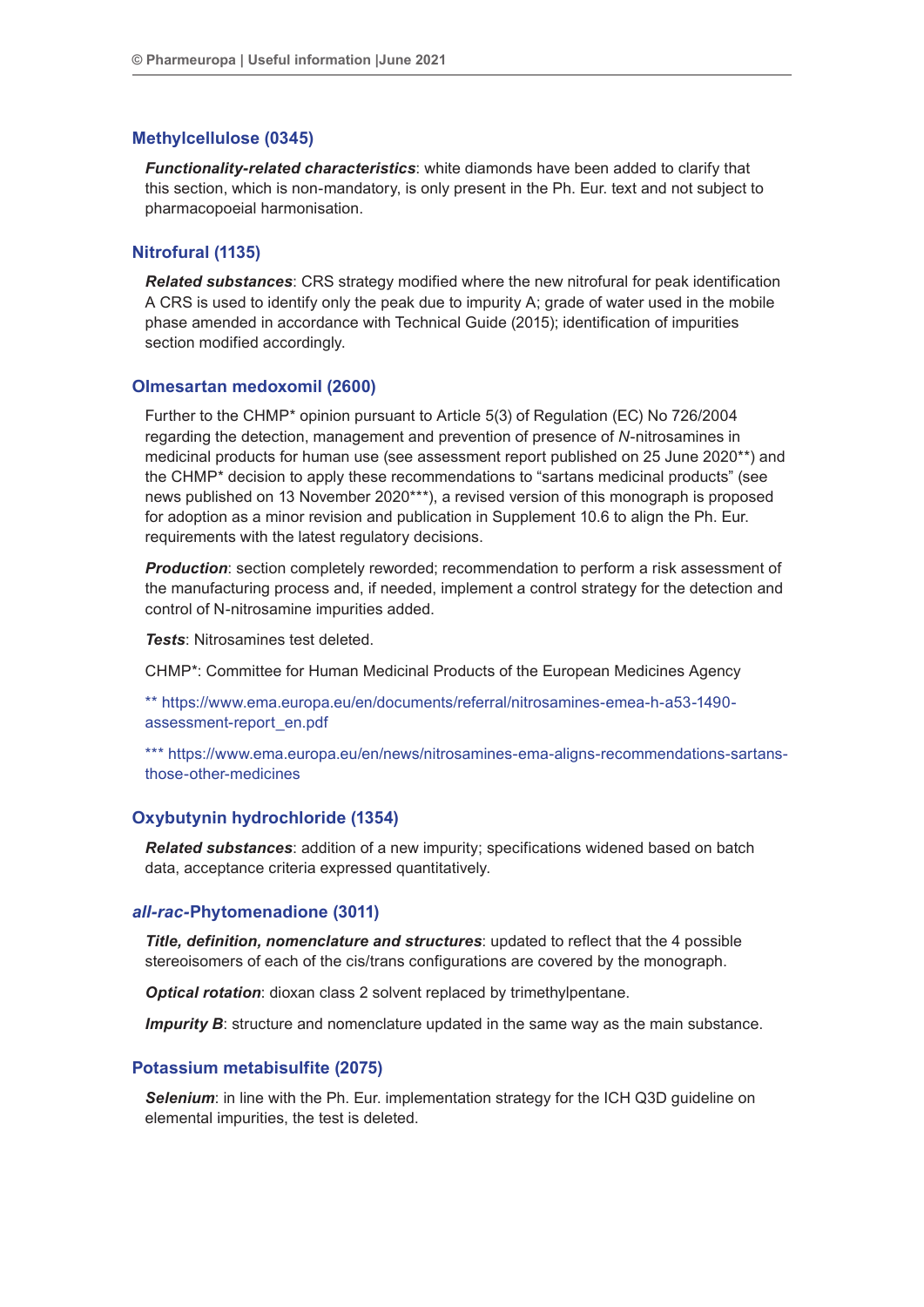#### **Povidone (0685)**

*Functionality-related characteristics*: white diamonds have been added to clarify that this section, which is non-mandatory, is only present in the Ph. Eur. text and not subject to pharmacopoeial harmonisation.

#### **Pravastatin sodium (2059)**

*Related substances*: in preparation of reference solution (a), volume expressed using fewer significant figures due to the qualitative use of this solution; reagent used to describe stationary phase modified; grades of solvents used in mobile phase amended in accordance with Technical Guide (2015).

*Assay*: description of calculation of percentage content modified; CRS name changed and conversion factor added.

#### **Propyl parahydroxybenzoate (0431)**

This monograph has been revised to indicate its status within the context of International Harmonisation through the Pharmacopoeial Discussion Group (PDG), a collaboration between the Japanese Pharmacopoeia, the United States Pharmacopoeia and the European Pharmacopoeia.

A footnote has been included in the text to refer to chapter 5.8. Pharmacopoeial harmonisation. Non-harmonised attributes have been placed between black diamonds (♦ ♦), while local requirements only present in the Ph. Eur. text have been placed between white diamonds (◊ ◊).

#### **Raltegravir chewable tablets (2939)**

*Dissolution*. Test revised to bring it in line with the new policy.

#### **Raltegravir tablets (2938)**

*Dissolution*. Test revised to bring it in line with the new policy and additional requirements at levels 2 and 3 included.

#### **Regorafenib tablets (3023)**

*Dissolution*. Test revised to bring it in line with the new policy.

#### **Riociguat tablets (3079)**

*Dissolution*. Test revised to bring it in line with the new policy.

#### **Rivaroxaban tablets (3021)**

*Dissolution*. Test revised to bring it in line with the new policy.

#### **Rosuvastatin calcium (2631)**

*Impurities*: structure of impurity K revised; new unspecified impurity added to the transparency list.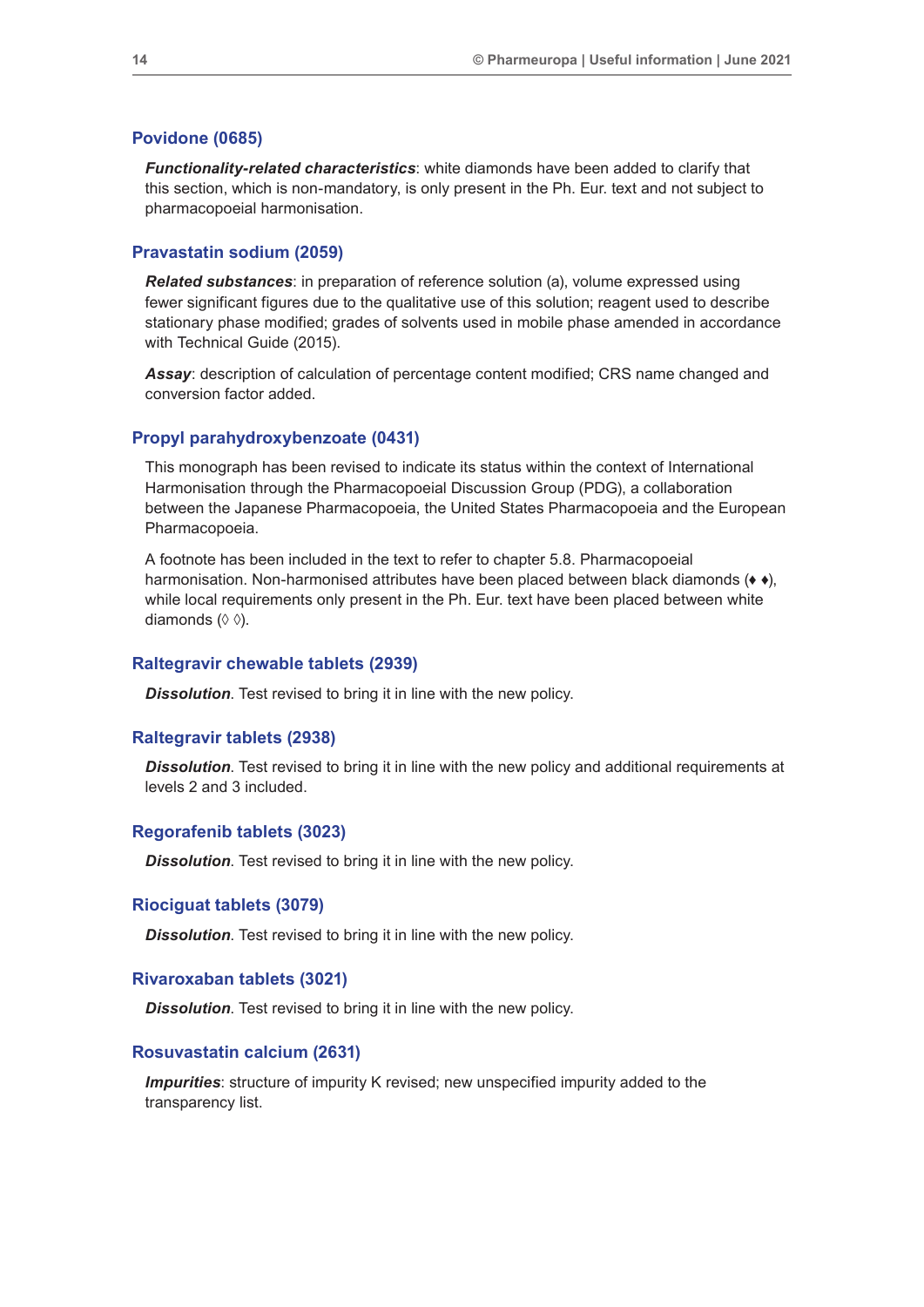#### **Rosuvastatin tablets (3008)**

*Dissolution*. Test revised to bring it in line with the new policy

#### **Salbutamol sulfate (0687)**

*Related substances*: reference solution (e) adapted to accommodate new CRS strategy for *salbutamol sulfate for system suitability CRS*.

#### **Sertaconazole nitrate (1148)**

*Content*: lower limit updated.

*Identification:*  $2^{nd}$  identification series deleted as substance not used in pharmacies and to avoid use of toxic reagents.

*Related substances*: specifications updated to reflect current quality of substances in approved medicinal products on the European market; explicit criterion for unspecified impurities introduced in accordance with general monograph *Substances for pharmaceutical use (2034)*; grades of solvents amended in accordance with Technical guide (2015); system suitability criterion modified.

*Impurities*: transparency list updated.

#### **Sitagliptin tablets (2927)**

*Disintegration*. Test revised to bring it in line with the new policy.

#### **Sodium calcium edetate (0231)**

This monograph has been revised to indicate its status within the context of International Harmonisation through the Pharmacopoeial Discussion Group (PDG), a collaboration between the Japanese Pharmacopoeia, the United States Pharmacopoeia and the European Pharmacopoeia.

A footnote has been included in the text to refer to chapter *5.8. Pharmacopoeial harmonisation*. Non-harmonised attributes have been placed between black diamonds (♦ ♦), while local requirements only present in the Ph. Eur. text have been placed between white diamonds (◊ ◊).

#### **Sodium starch glycolate (type A) (0983)**

*Functionality-related characteristics*. White diamonds have been added to clarify that this section, which is non-mandatory, is only present in the Ph. Eur. text and not subject to pharmacopoeial harmonisation.

#### **Sodium starch glycolate (type B) (0984)**

*Functionality-related characteristics*. White diamonds have been added to clarify that this section, which is non-mandatory, is only present in the Ph. Eur. text and not subject to pharmacopoeial harmonisation.

#### **Sodium stearate (2058)**

*Nickel*: in line with the Ph. Eur. implementation strategy for the ICH Q3D guideline on elemental impurities, the test is deleted.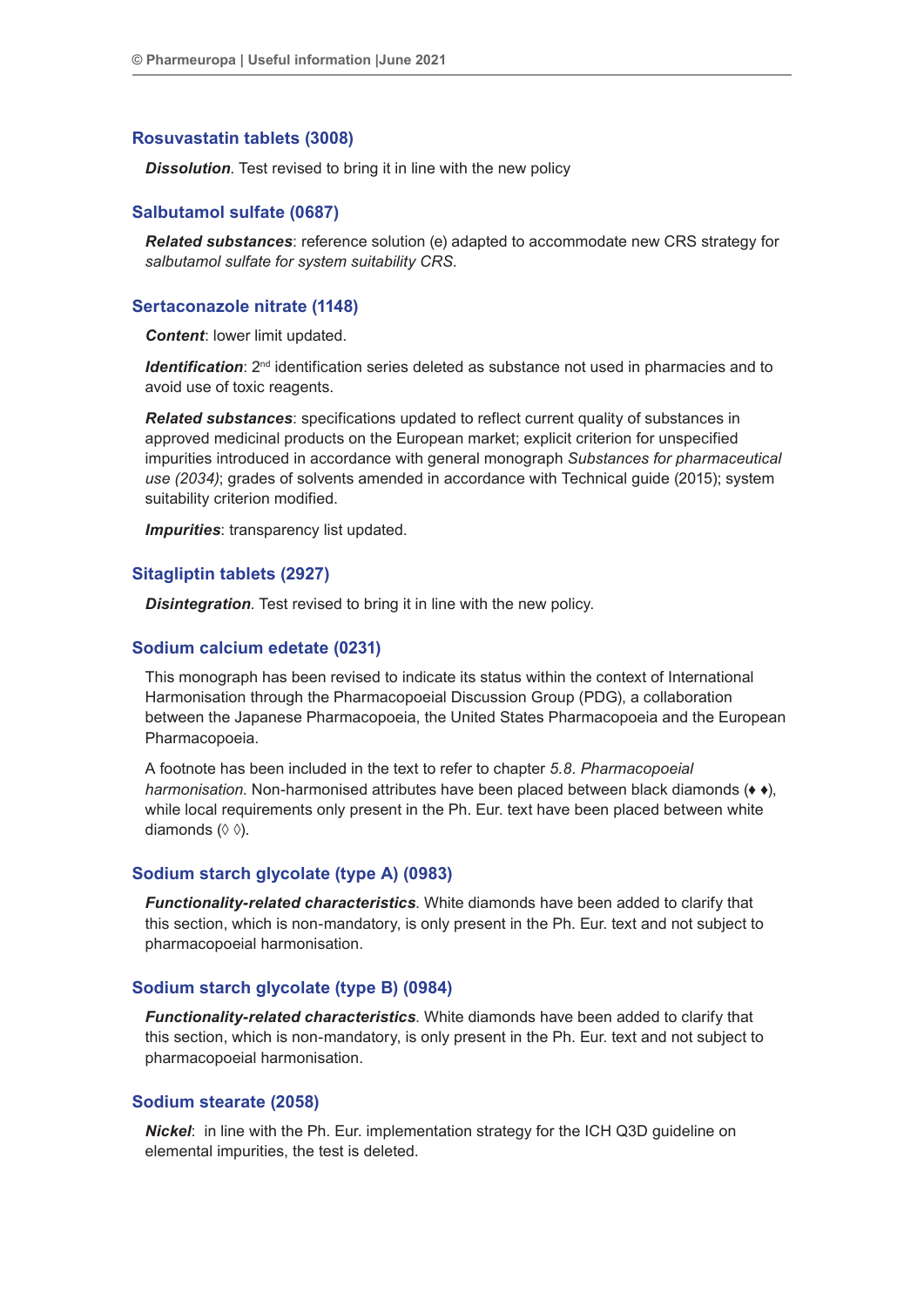#### **Sodium sulfite (0775)**

*Selenium*: in line with the Ph. Eur. implementation strategy for the ICH Q3D guideline on elemental impurities, the test is deleted.

#### **Sodium sulfite heptahydrate (0776)**

*Selenium*: in line with the Ph. Eur. implementation strategy for the ICH Q3D guideline on elemental impurities, the test is deleted.

#### **Sorafenib tablets (3022)**

*Dissolution*. Test revised to bring it in line with the new policy.

#### **Talc (0438)**

This monograph has been revised to indicate its status within the context of International Harmonisation through the Pharmacopoeial Discussion Group (PDG), a collaboration between the Japanese Pharmacopoeia, the United States Pharmacopoeia and the European Pharmacopoeia.

A footnote has been included in the text to refer to chapter *5.8. Pharmacopoeial harmonisation*. Non-harmonised attributes have been placed between black diamonds (♦ ♦), while local requirements only present in the Ph. Eur. text have been placed between white diamonds (◊ ◊).

#### **Terazosin hydrochloride dihydrate (2021)**

*Related substances*: new more robust method introduced to control all impurities.

*Impurities N and O*: tests deleted as impurities N and O are now controlled by the method for related substances.

#### **Ticagrelor tablets (3097)**

*Dissolution*. Test revised to bring it in line with the new policy.

#### **Tigecycline (2825)**

*Related substances*: despite non being toxic, when present above 0.02 per cent, impurity D gives an undesirable colour to the substance that makes it unsuitable for use in a medicinal product. A limit test for impurity D using the method for related substances as initially published in Pharmeuropa 28.2 has been introduced.

#### **Tobramycin (0645)**

*Identification A, B*: *tobramycin for identification CRS* introduced to replace *tobramycin CRS* in these tests.

*Related substances*: preparation of reference solution (a) adjusted to take into account the presentation of *tobramycin CRS* as a lyophilised material.

#### *RRR***-α-Tocopheryl hydrogen succinate (1259)**

*Absorbance*: update of the current range for the specific absorbance at 284 nm based on current batch data.